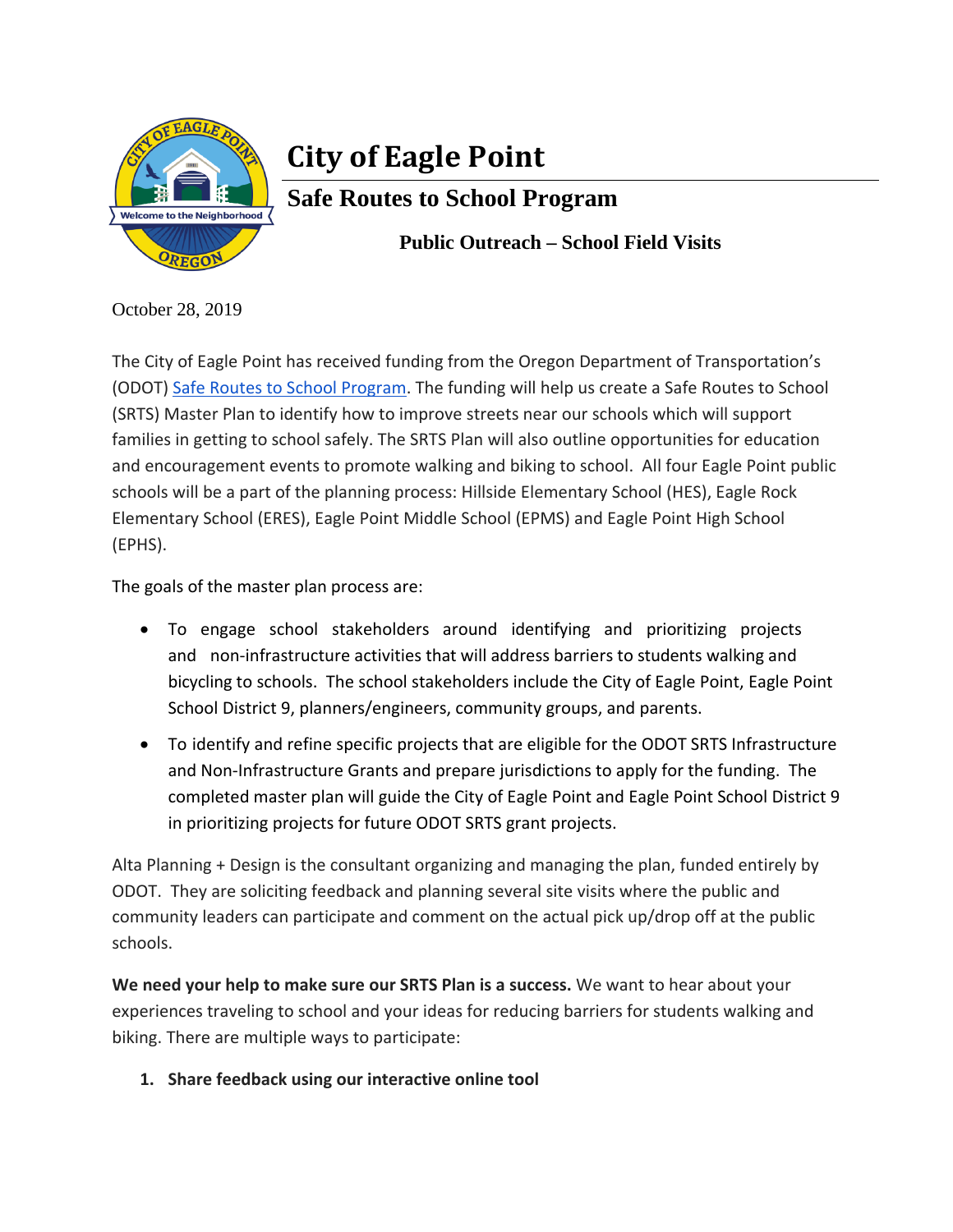Tell us about your experiences getting to school using our online input map. Your feedback will help inform the areas around the school that should be prioritized for safety improvements.

Link to the online map: odotsrtsprojectid.com

#### **2. Participate in a walk audit and community meeting.**

Join us in observing traffic behaviors and brainstorming improvements for walking and biking at a walk audit, followed by a community meeting to brainstorm improvements for walking and biking to school and discuss opportunities for SRTS education and encouragement. **The following field visits are planned this week**:

#### Field Visit Schedule – Monday, October  $28<sup>th</sup>$ , 2019

**Hillside Elementary School** (HES) Field Visit ‐ meet at **2:45 pm** (flag pole). Community meeting in Hillside Elementary School Conference Room at **3:45 pm**.

### Field Visit Schedule – Tuesday, October 29<sup>th</sup>, 2019

**Eagle Point Middle School** (EPMS) Field Visit – meet at **7:30 am** (flag pole). Community meeting in Eagle Point Middle School Conference Room at **8:15 am**.

**Eagle Rock Elementary School** (ERES) Field Visit – meet at **2:30 pm** (flag pole). Community meeting in Eagle Rock Elementary School Conference Room at **3:15** pm.

#### Field Visit Schedule – Wednesday, October 30<sup>th</sup>, 2019

**Eagle Point High School** (EPHS) Field Visit‐ meet at **7:15 am** (flag Pole). Community meeting in Eagle Point High School Conference Room at **8:00** am.

Additional details can be found on the City of Eagle Point website at www.cityofeaglepoint.org. For additional information you can contact:

Robert Miller robertmiller@cityofeaglepoint.org or *(541) 826‐4212 ext 105.*